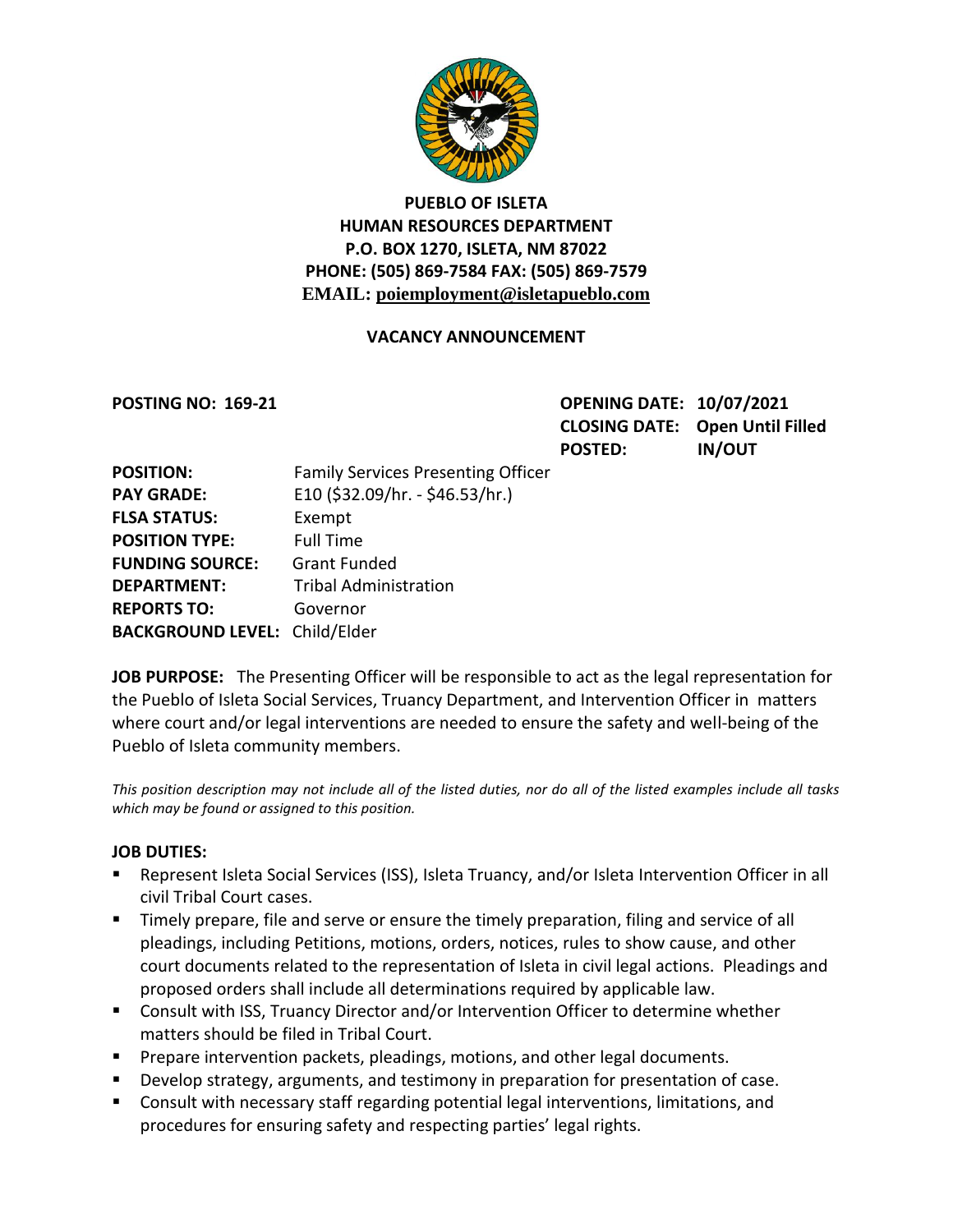- **Perform legal research.**
- **Provide training or support to necessary staff on how to preserve the case integrity and the** applicable law.
- Assist in creating policies to protect and defend the rights of children.
- Assist in drafting amendments to the Tribal Code.
- Attend necessary meetings and review case plans.
- Represent the Pueblo of Isleta in state courts in Indian Child Welfare Act related matters.
- Monitor and evaluate proposed tribal, state, and federal legislation and legal proceedings affecting children.
- Enhances professional growth and development through participation in seminars, educational workshops, classes and conferences.
- **Performs other duties as assigned.**

## **SUPERVISION RESPONSIBILITIES:**

Not Applicable

# **MINIMUM QUALIFICATIONS/REQUIREMENTS:**

- **ULTA:** Juris Doctor or L.L.B. from an accredited law school.
- Three (3) or more years of relevant work experience in areas such as family law.
- Member in good standing of the New Mexico State Bar Association or admitted to practice in another state bar, with the ability to obtain NM State Bar within one year of employment.
- Graduate from an Indian Law Program (ILP) preferred.
- Federal bar membership and Court Admissions (US District Court, US Tax Court) preferred.
- Valid New Mexico driver's license with ability to meet Pueblo of Isleta liability insurance requirements and maintain eligibility for insurance.
- **Must pass background check for position.**
- **Must be able to comply with the Pueblo of Isleta Drug Free Workplace policies.**

# **KNOWLEDGE, SKILL AND ABILITY REQUIREMENTS:**

- Knowledge of federal, state, local and tribal law, legal research and working knowledge of research methods, lawmaking and rule making systems is required.
- Knowledge of the Isleta Pueblo, its history and culture.
- **Knowledge of litigation and Indian Law.**
- Knowledge of tribal, state, and federal court procedures.
- Knowledge of the Indian Child Welfare Act.
- Skill in interpreting federal and case law, codes, ordinances, and administrative rules.
- Ability to analyze and organize facts, evidence, and legal precedents and present information and material in a clear and logical form.
- Ability to appraise legislation for its need, meaning, intent, logical development and clarity of policy expression.
- Ability to interpret applicable federal, state, county and local laws, regulations, and requirements.
- Ability to exercise initiative and independent judgment.
- Ability to maintain confidentiality.
- Ability to work extended hours and various work schedules.